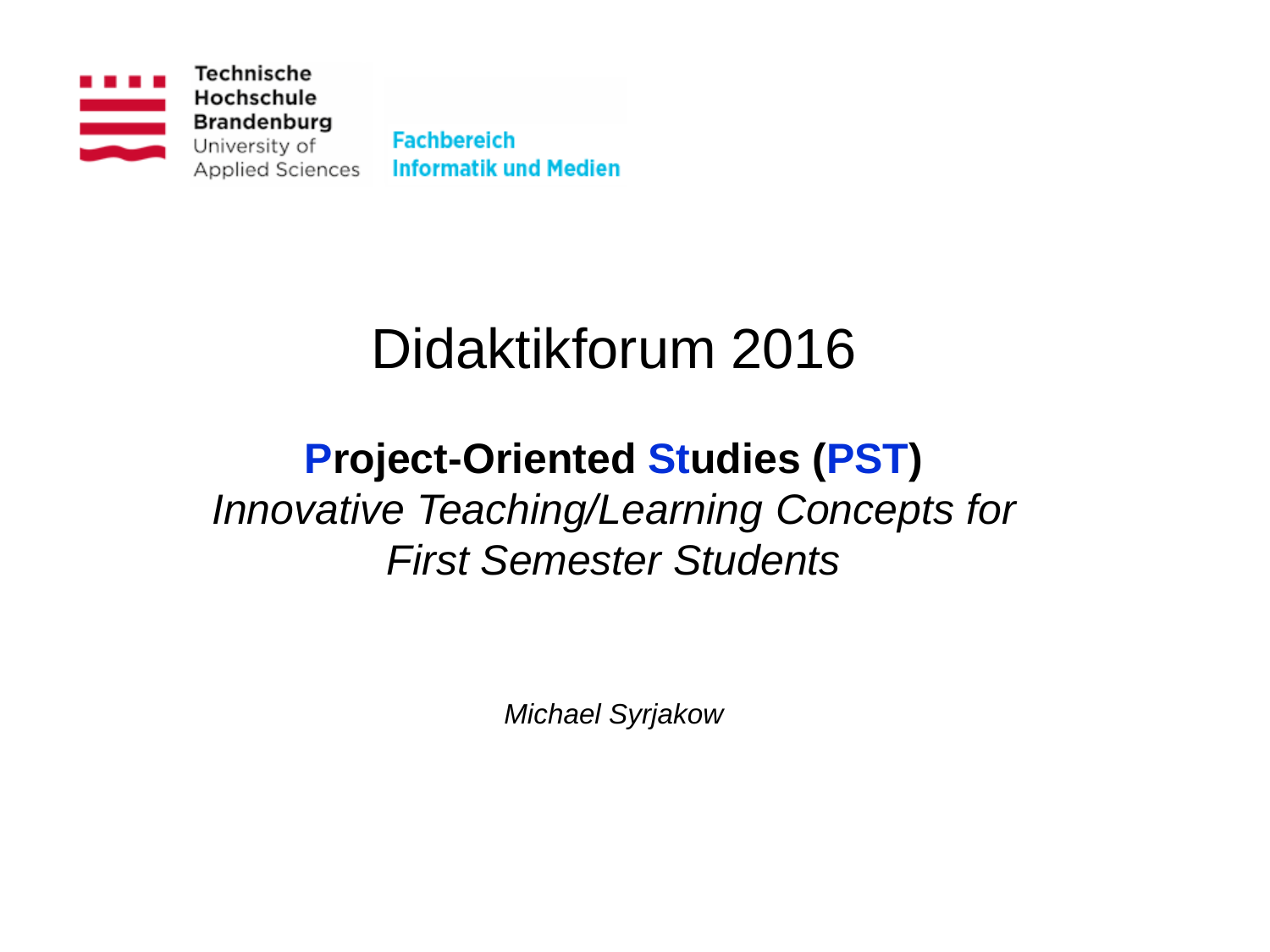## **Outline**

- **Nethod / Thematic Field**
- **Basic Conditions**
- **•** Objectives
- **Implementation**
- **Impact**
- **E** Lessons Learned
- **-** Open Questions
- **-** Discussion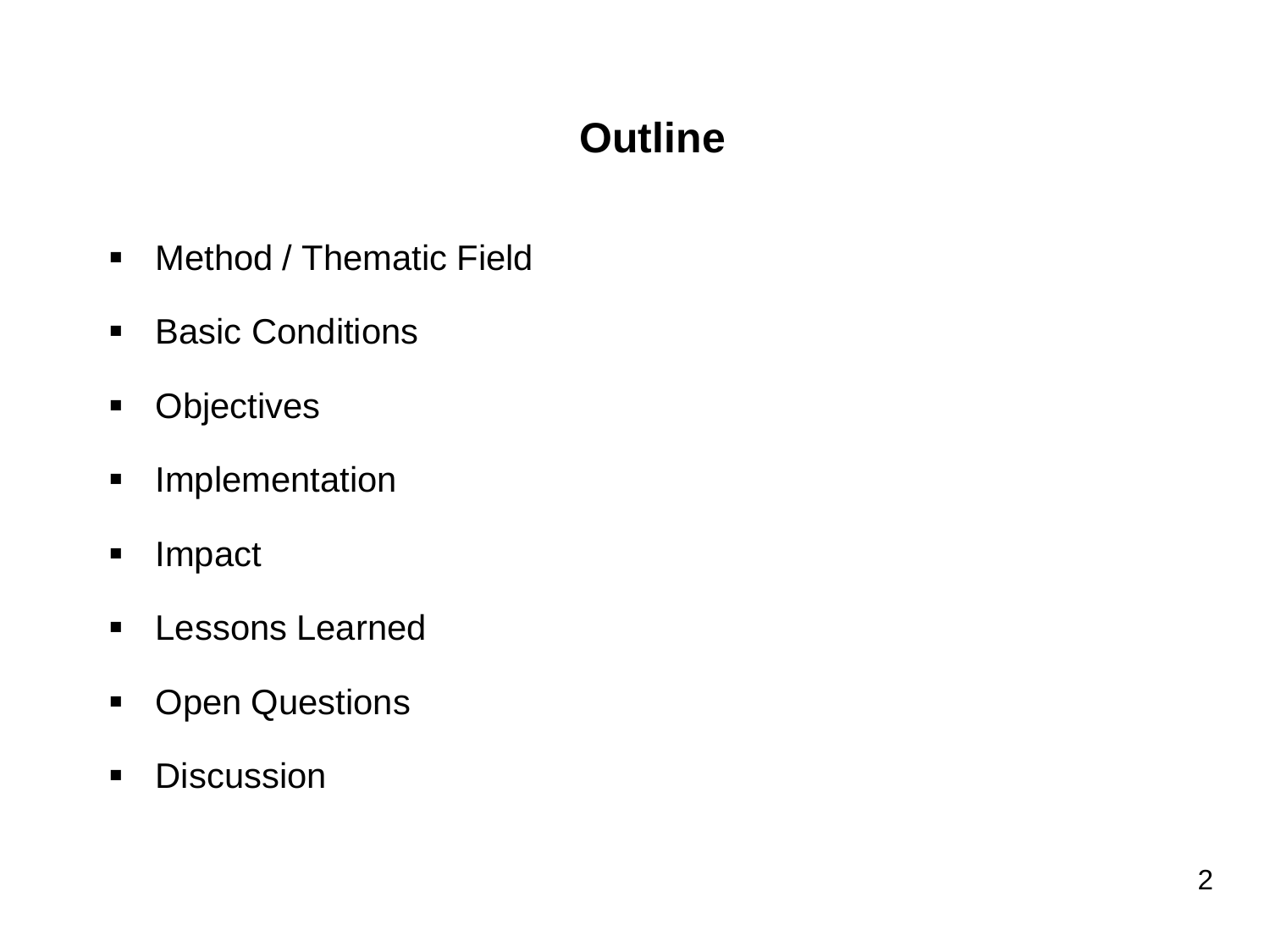## **Method / Thematic Field**

- **Implementation of additional support for (first semester) students** 
	- Mentoring
	- Counseling
	- Tutorials
- **-** Collaborative Learning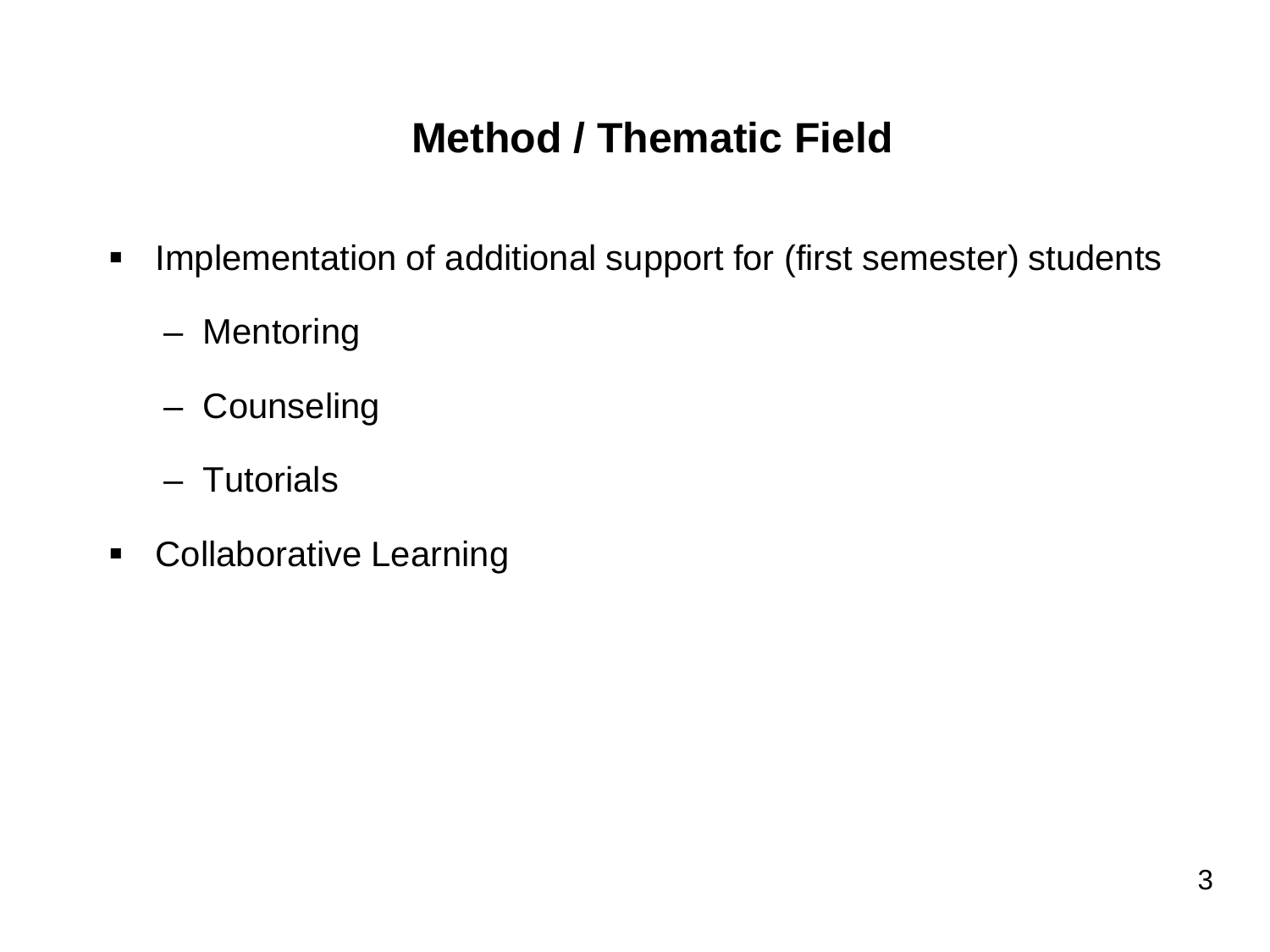## **Basic Conditions of the PST**

- **Target group:** first semester students (B.Sc.)
	- computer science
	- medical computer science
	- applied computer science
- **Average grade of the university entrance certificate:** 2.8 (over the last 10 years)
- **Participating at the organization/implementation of the PST:** Almost every member of the department of computer science and media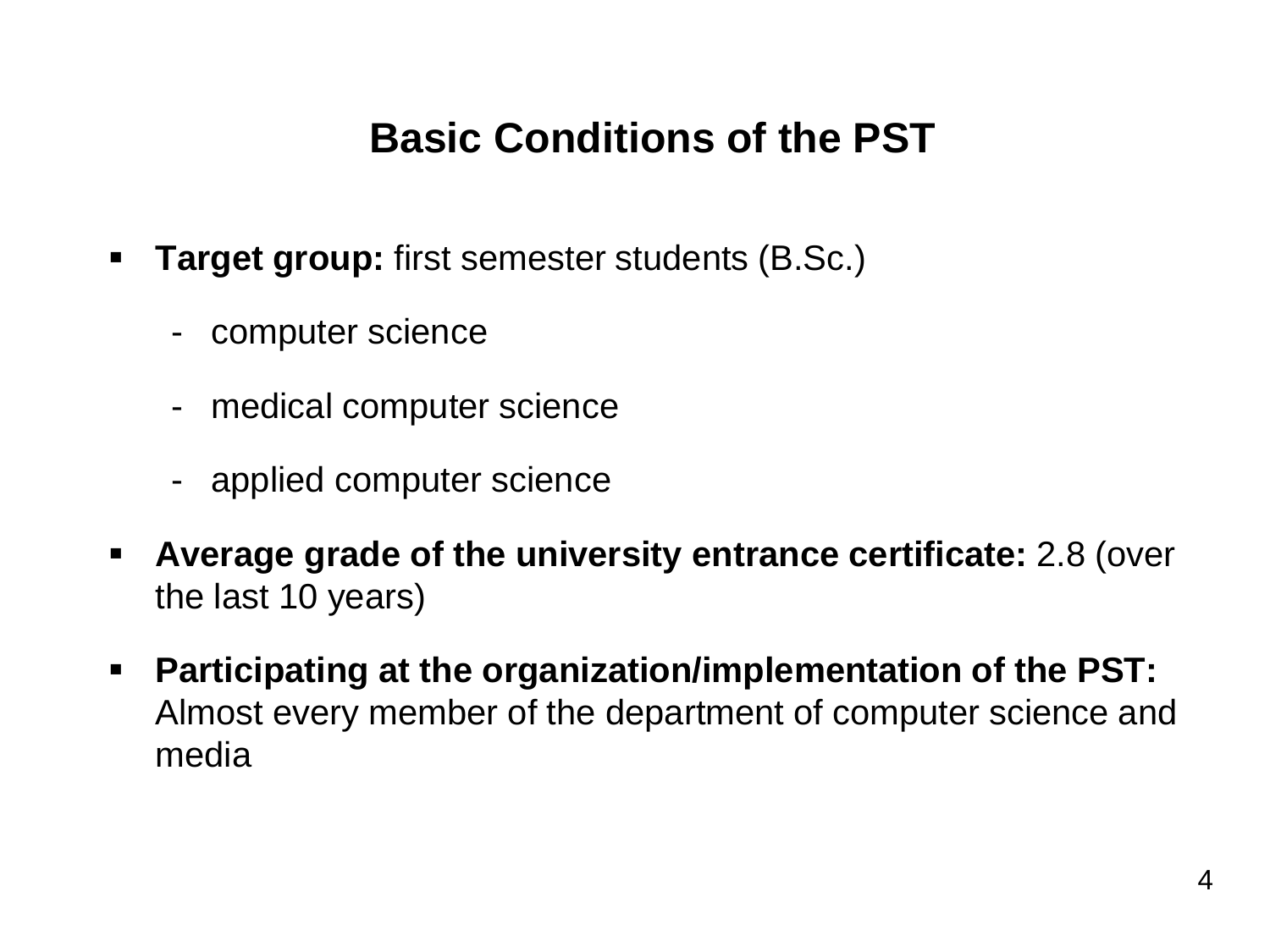## **Objectives**

- **Primary objective:** Quick familiarization of the first semester students with the everyday life at our university
- university ≠ school
- self-determined learning vs. externally-determined learning
- **Long-term goal:** reduction of the dropout rate
- **Crucial:** a successful first semester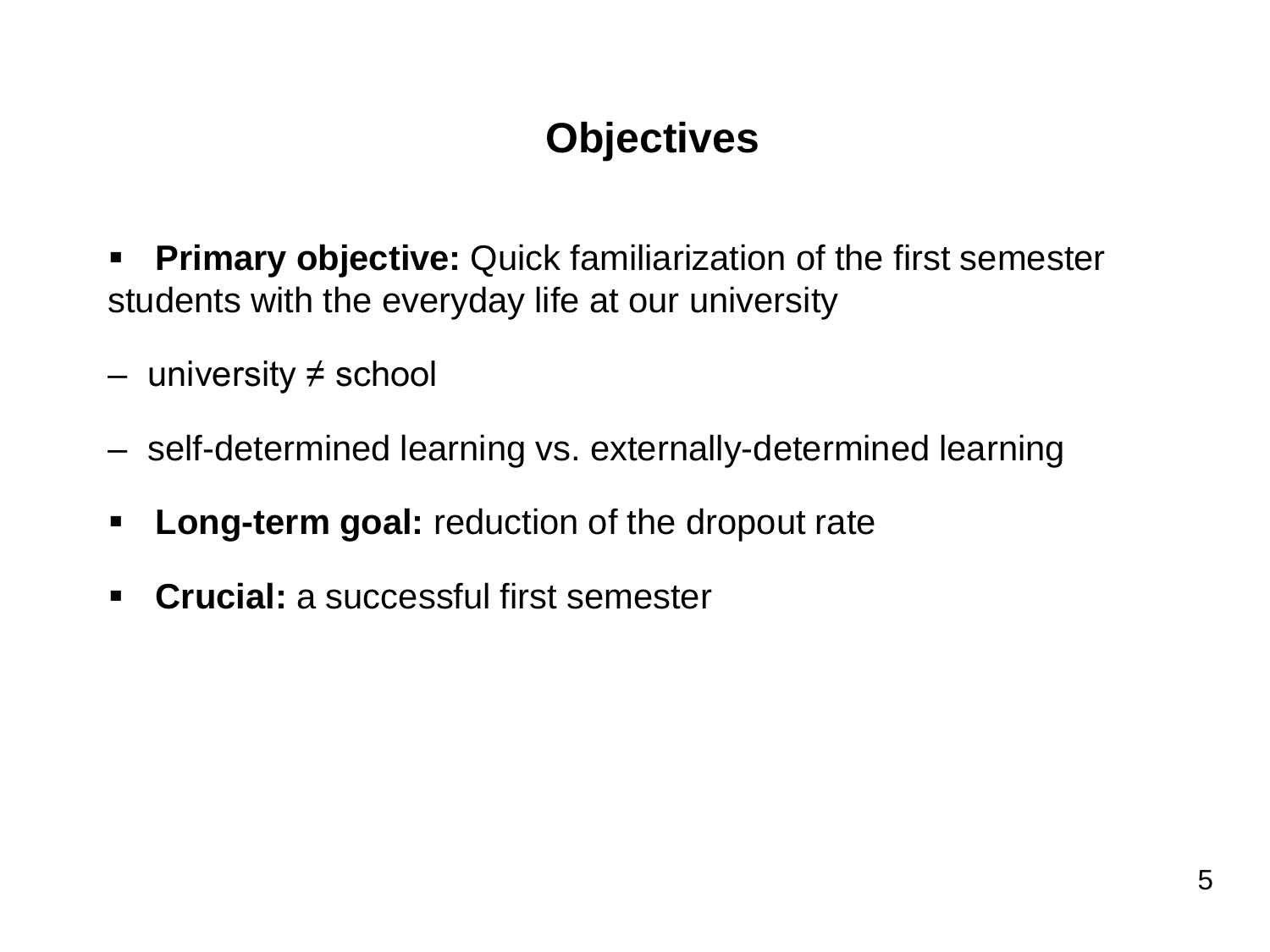## **Sub-Objectives**

- overview of the range of courses/topics offered at our department
- experimental learning culture
- **team building**
- **social skills** 
	- self-organisation
	- communication
	- collaboration
	- presentation

– …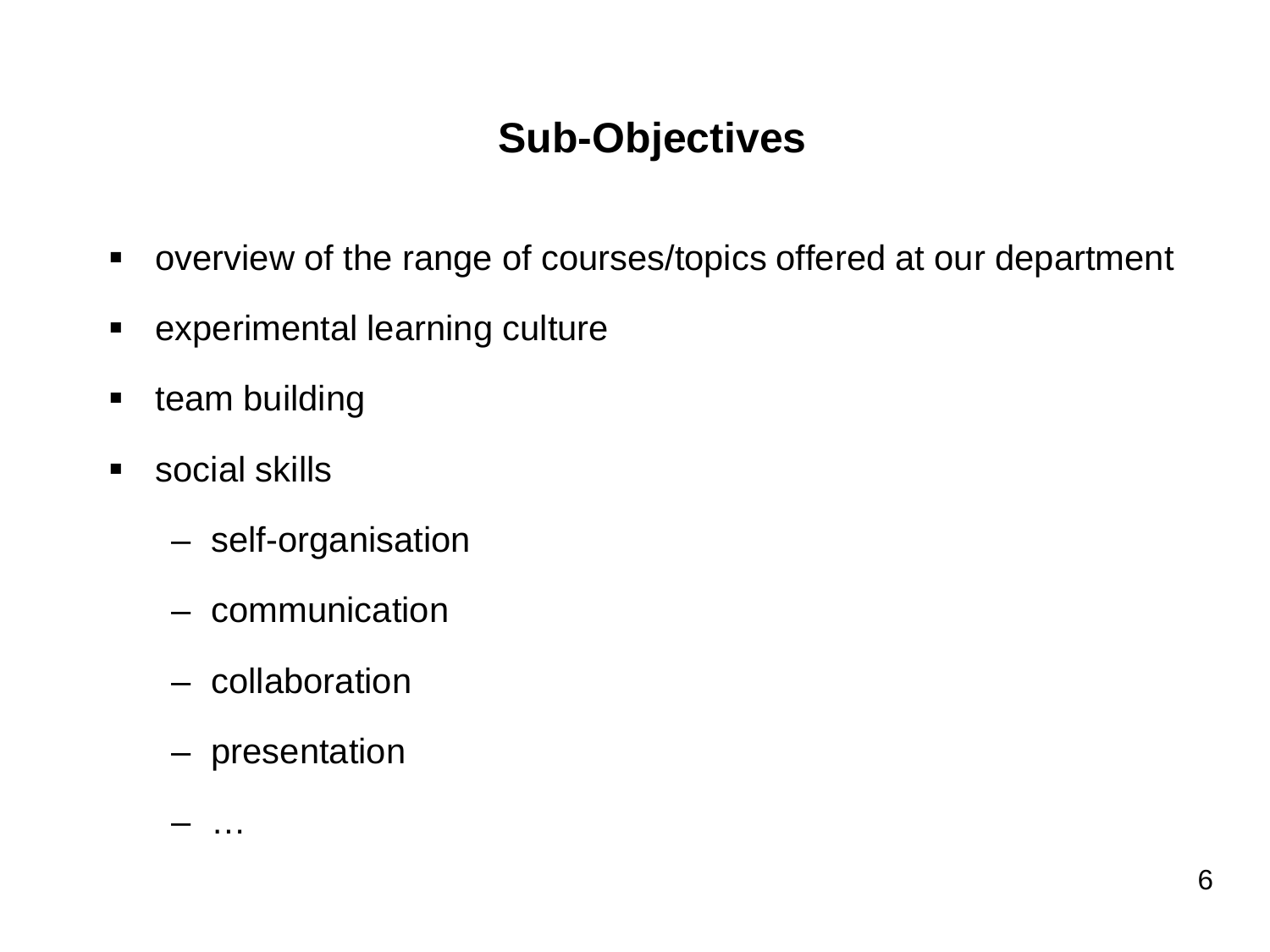## **Implementation**

- **Performatory courses**
- two-day start-workshop
- **E** barbecue at the end of the second day
- eight-week project phase with supporting tutorials
	- scientific work
	- examination regulations
	- social skills (presentation, collaboration, communication,…)
- **•** project presentation (Audimax)
- final party (Nikomatik)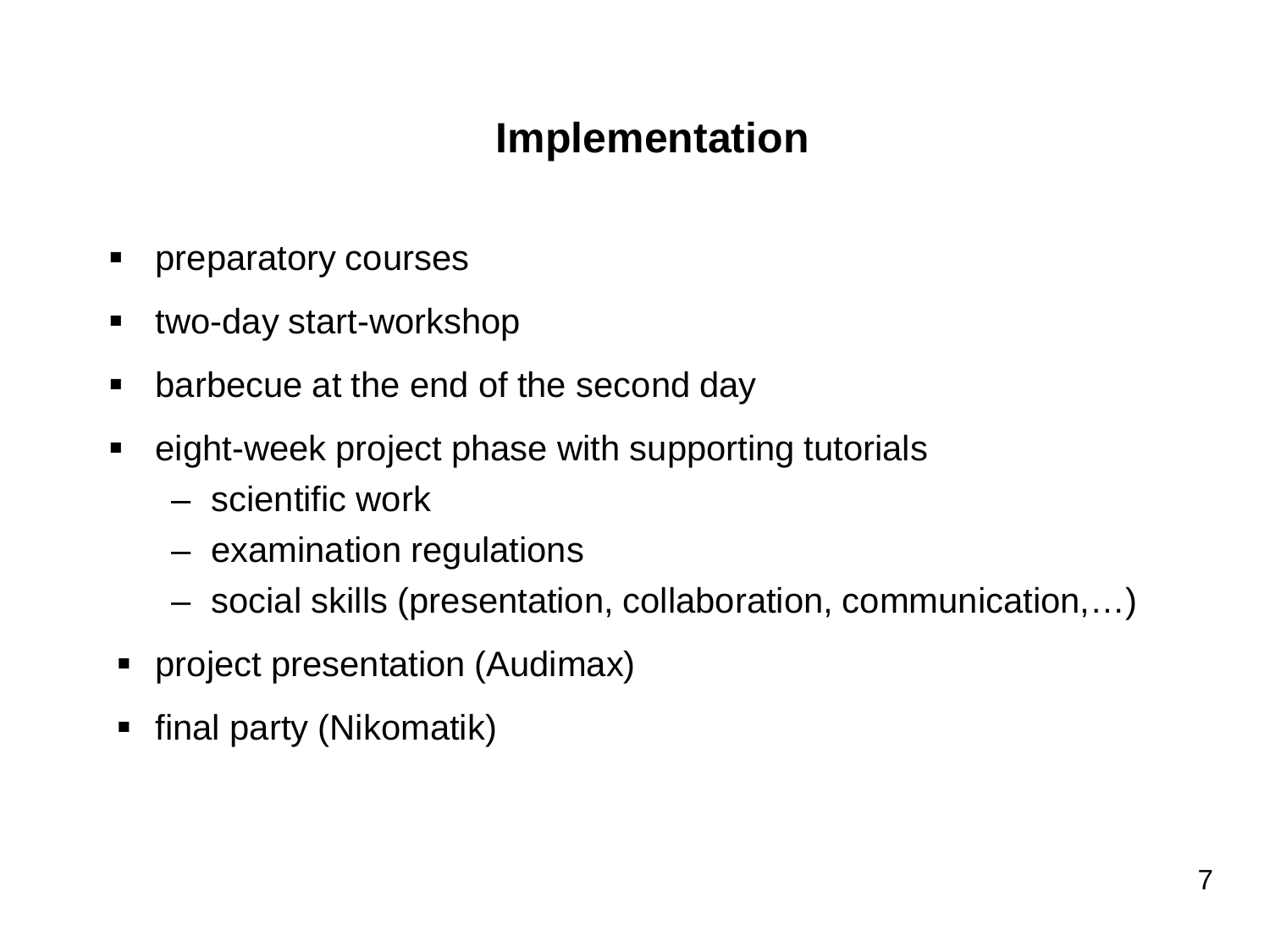#### **PST Overview**

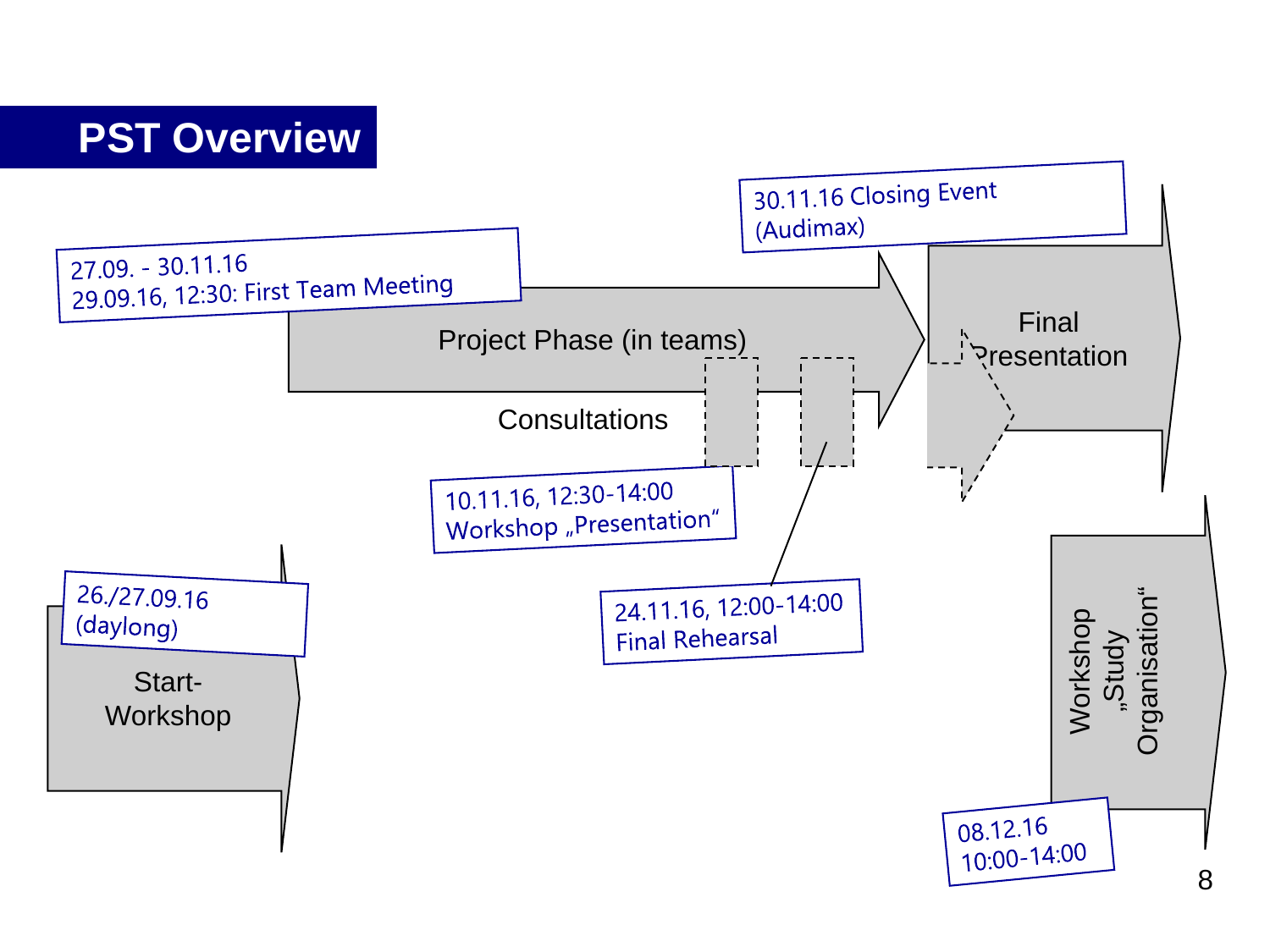### **Start-Workshop**

Monday 26.09. / Tuesday 27.09.16 **6 Topics 4 Groups** 

- **Library** 
	- Mrs. Zänker, Mrs. Kaepke
	- Library
- **Teamwork (Org. & Pres.)**
	- Prof. Kindsmüller
	- Room 301, 3. Floor
- **Social Software - Moodle**
	- Mr. Mrkor
	- PC-Laboratory 224, 2. Floor
- **IT-Infrastructure**
	- Mr. Doletzki, Mr. Weidner
	- PC-Laboratory 223, 2. Floor
- **Math-Check**
	- Prof. Socher (Mrs. Fröhlich)
	- PC-Laboratory 232, 2. Floor
- **Student-Guided Campus-Tour**
	- Nico Bandt
	- Meeting Point: Foyer

Break Room: R 035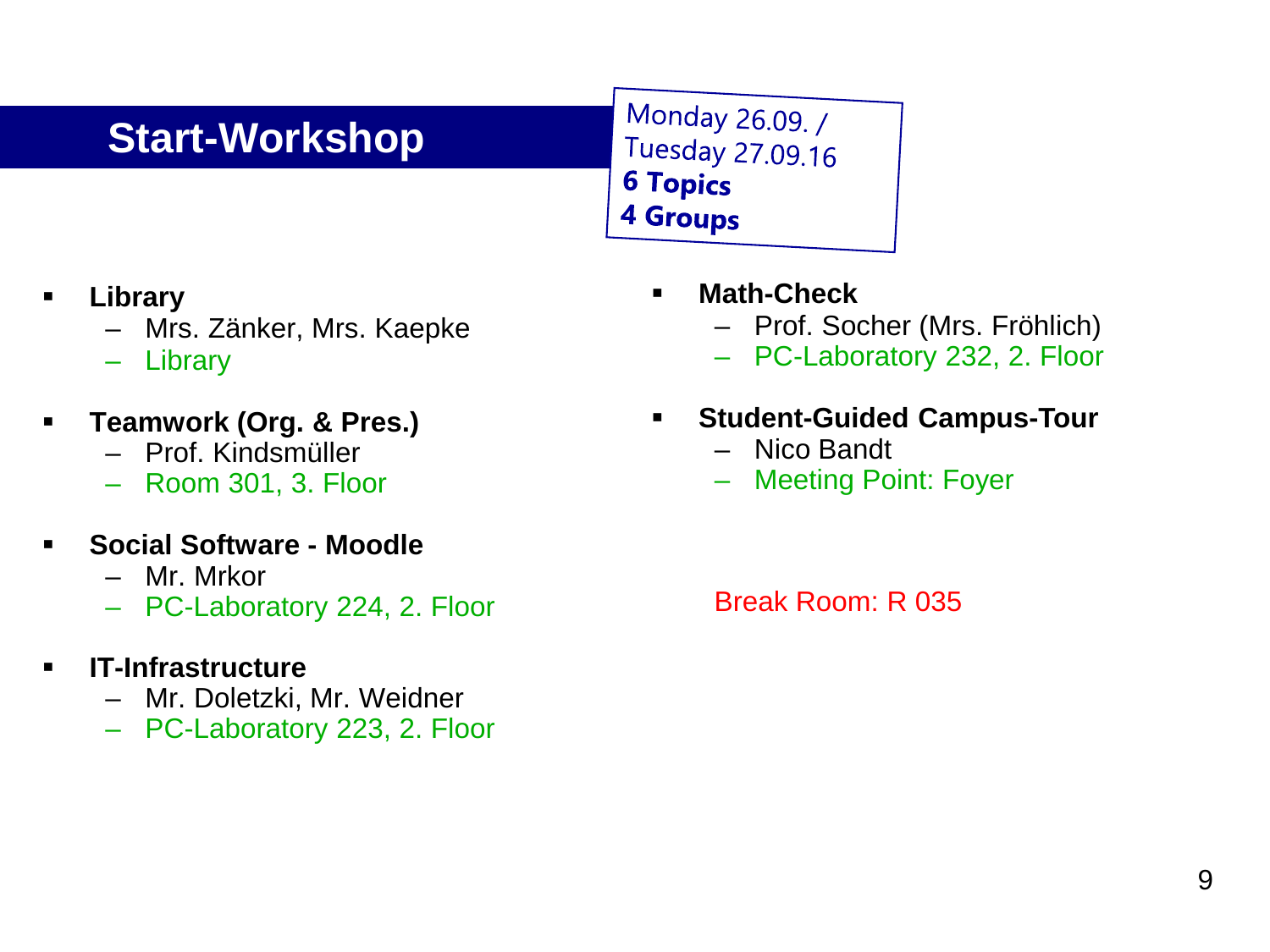#### **PST Topics**

- (1) Evolution of Computer Games (Prof. Syrjakow)
- (2) Programming of Interactive Objects with Arduino (Prof. Jänicke)
- (3) Poster Design Nikomatik (Prof. Urban)
- (4) 2.5D-Animation and Projection (Prof. Hasche)
- (5) Electronic Cube (Prof. Kell)
- (6) Cross Platform Apps with Kivy (Prof. Preuss)
- (7) Panorama Photography (Prof. Kim)
- (8) Hyperspectral Imaging (Prof. Schrader)
- (9) Gait Analysis (Prof. Loose)
- (10) Patient Information (Prof. Beck)

### InfB/ACS

MZI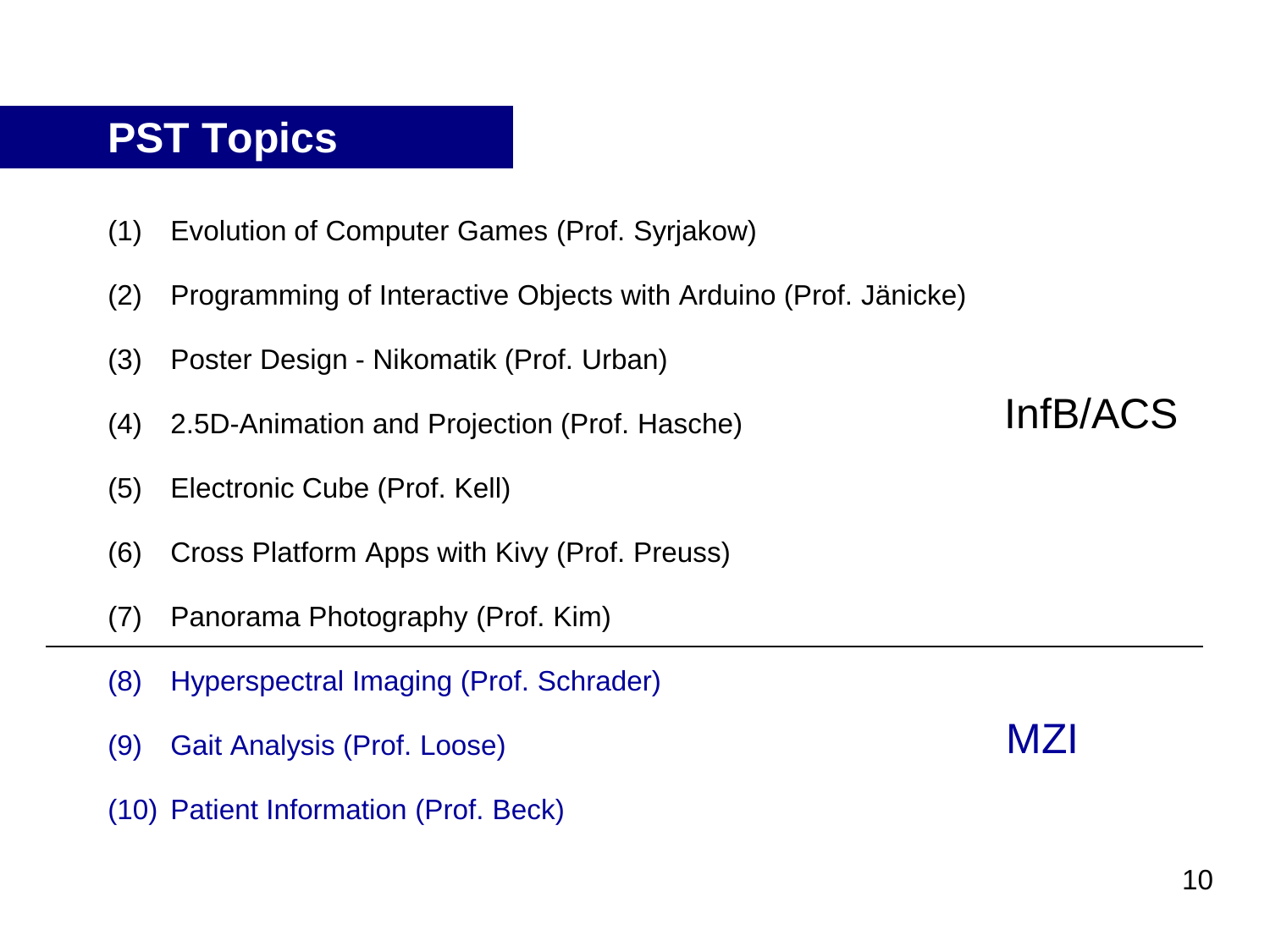## **Impact**

#### **Disadvantages**

- a lot of effort
- almost every member of our department is involved

#### **Advantages**

- quick familiarization of the first semester students
- quick team building
- overview of
	- the range of topics
	- professors
	- scientific/technical employees
- approved by positive evaluations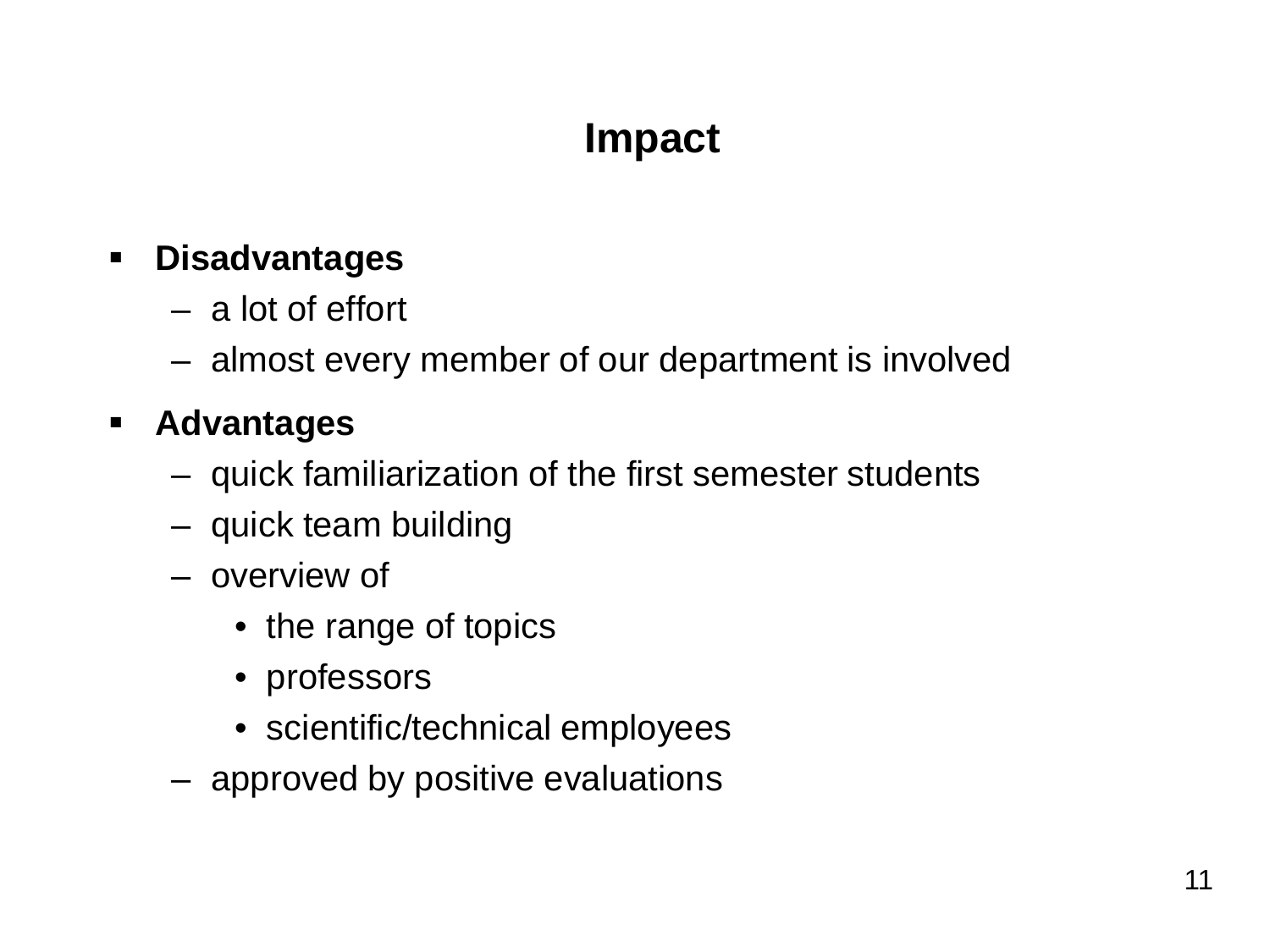## **Some Data Regarding the Dropout Rate**

(without consideration of ticket students)

Development of the WS 2012/13 - cohort (B.Sc. Computer Science, not cumulative)

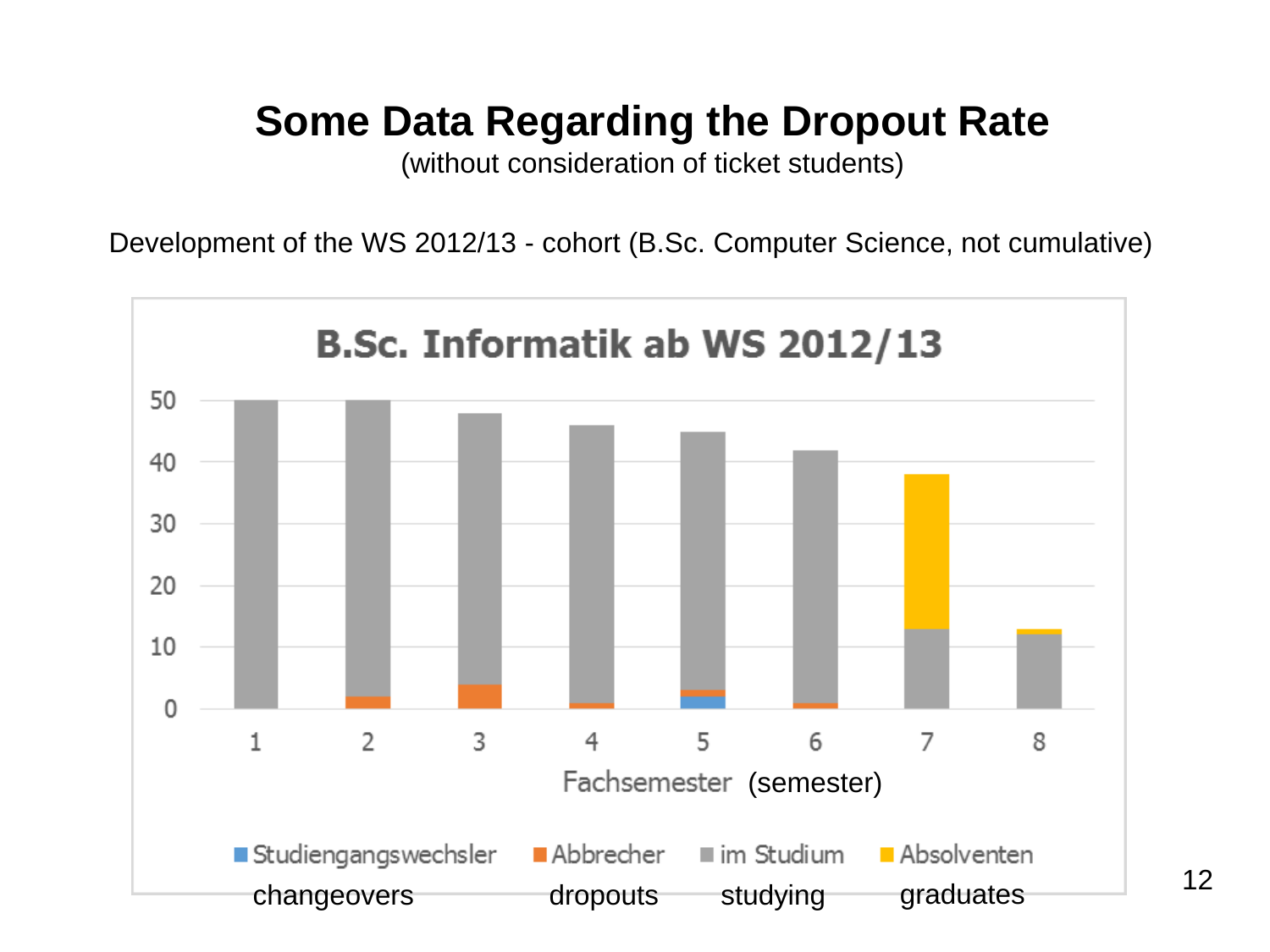### **Lessons Learned**

- **•** positive impact on the students
	- − socially (many PST groups persist for the entire course)
	- − study success (small dropout rate)
- **EX beneficial for the team spirit** 
	- − in our department
	- among the students
- **creation of a (very) positive atmosphere**